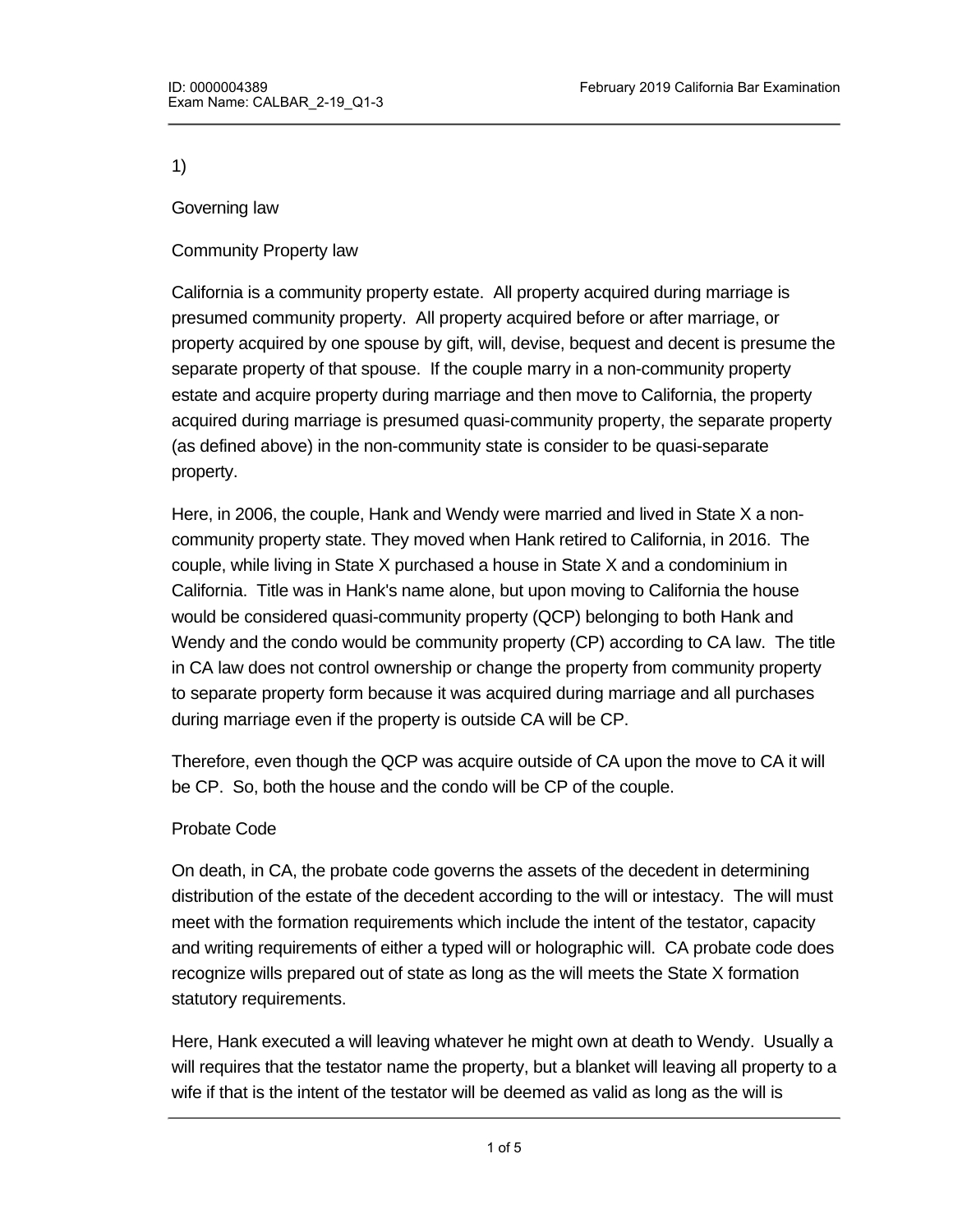signed, has a testator declaration to gift the property, and properly witnessed. Hank's will was prepared in STATE X and the facts state that he gives all property he owns to Wendy and according to State X it is allowed that only ONE witness sign. In CA, the probate code states two witnesses must sign but an out of state will prepared in that state that allows only one witness will be found valid in CA.

Therefore, Hank's will prepared in State X in 2008, on Hank's death will be valid in CA because it meets the formalities of State X law.

# Codicil

A codicil in CA must meet the same formalities of a will (defined supra). Hank must have the intent, the capacity, make a declaration with property to be gifted and name the beneficiary. When a person no longer has capacity, the courts may appoint a conservator in CA.

Here, the facts state that in 2017, because of a skiing injury Hank lost his mental capacity and was on the verge of death. In accordance with Hank's prior wishes, Sid was appointed as Hank's conservator and SID prepared a codicil to Hank's will changing the inheritance giving one-half interest in the State X house to Hank's best friend, Bill. Sid signe the codicil as conservator, and had it properly witnessed.

Normally, when a will is executed it is done so by the testator, if testator is not able to do so, the in the presence of the testator at the testator's request a party may sign for the testator. Here, Hank has no memory but the facts state that Sid was acting according to Hank's wishes, so the court which appointed Sid as conservator will allow this codicil to change the will from 2008.

Therefore, if found valid by the court because the intent of Hank is met, the court should allow the codicil as a change to the will but only as an addition not a revocation, because the codicil does not have any declaration in voiding previous wills CA requires.

1. What rights, if any, do Wendy and Sid have in the CA condo?

### Wendy's rights

# Community Property

CP defined above. The condo is community property upon the purchase in 2006 to belong to both Hank and Wendy. The court will look at source, tracing and actions of the parties. As stated above, in CA, title is presumed to control but it can be rebutted by the facts that it was acquire during marriage and even though Hank has titled the property to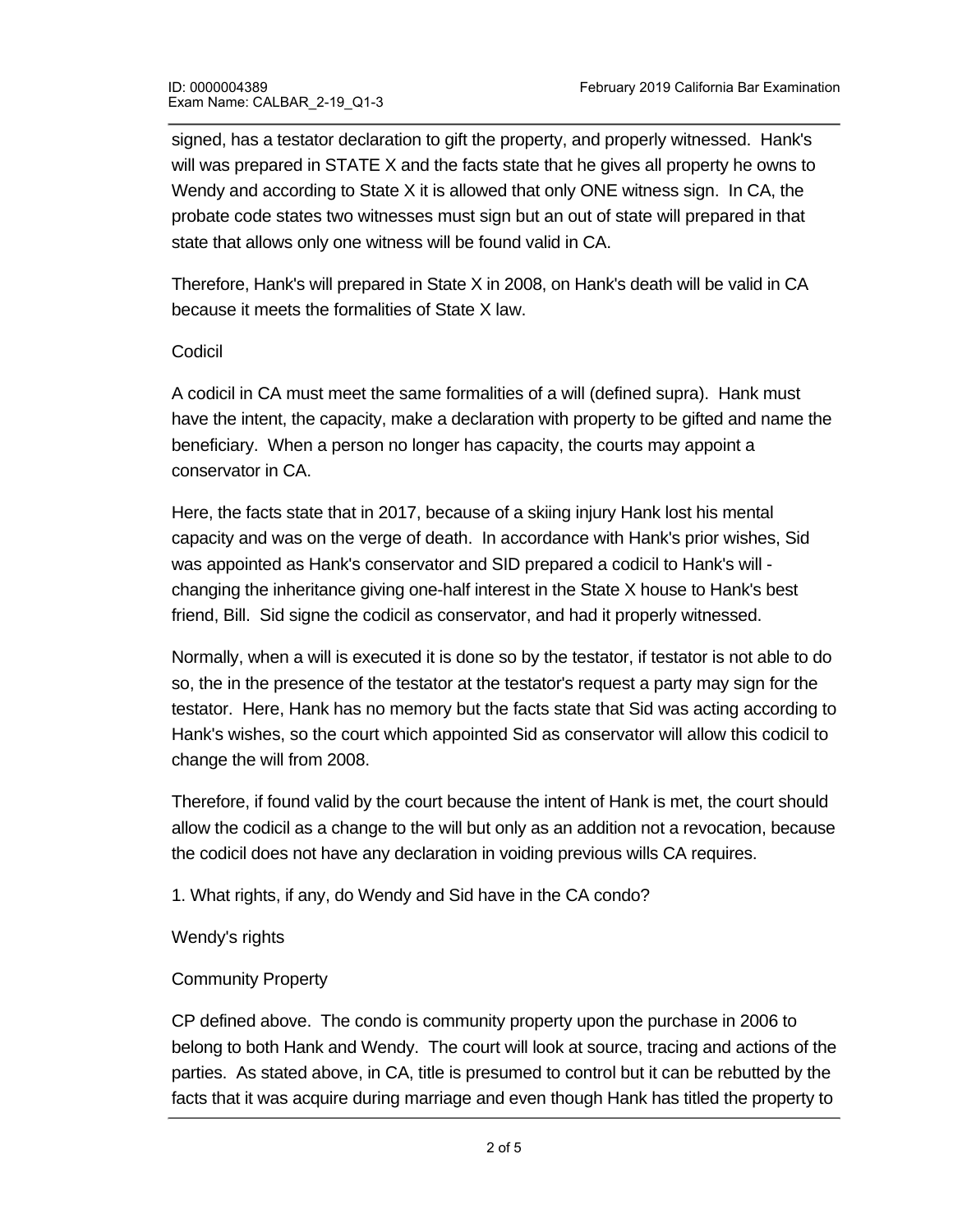himself, the community has ownership, unless a writing signed by the rights of Wendy are found.

# **Transmutation**

A party that owns property can change the form of that property from CP to SP or SP to CP. In 2016, Hank conveyed the condo to himself and to Sid as joint tenants. Joint tenants at common law required the 4 unities, Title, Interest, Time and possession. Meaning that Hank and Sid to be JT's would have to purchase the condo at the same time, be on the title, have the same interest (50/50 split) and possessory rights. However, modernly, JT can be declared in a conveyance, but in CA, the code requires the title of CP property must have the party who is losing the rights sign a waiver allowing such change in form. Here, since Hank had title to the property, he went ahead and conveyed as a gift half interest to his son Sid, but no writing by Wendy will allow this.

A transmutation to change property form required to be in writing in the late 1980's under the anti-Lucas statutes, gifts of personal value and not of substantial value to the community are an exception.

Wendy did not sign a writing so her right to the Condo remain in tact. However, Hank's conveyance will be allowed because on death, Hank may will away his CP to anyone he likes.

Therefore, Wendy has a CP right to the Condo.

Sid

### **Tracing**

The intervivos transfer of property titled in Hank's name alone, will not be found as his separate property because of tracing. The court will look at the time the property was acquired and determine it was originally CP and not SP. When Hank made the conveyance to himself and Sid as joint tenants, he will be said to only conveying to Sid his half (Hank's half of CP) to Sid.

Therefore, Sid may have half of the Condo on Hank's death because the action of Hank will be deemed as giving Sid his half of the CP in the Condo.

### **Conclusion**

death of Hank.

Sid and Wendy own the condo but not as joint tenants, but as tenants in common on the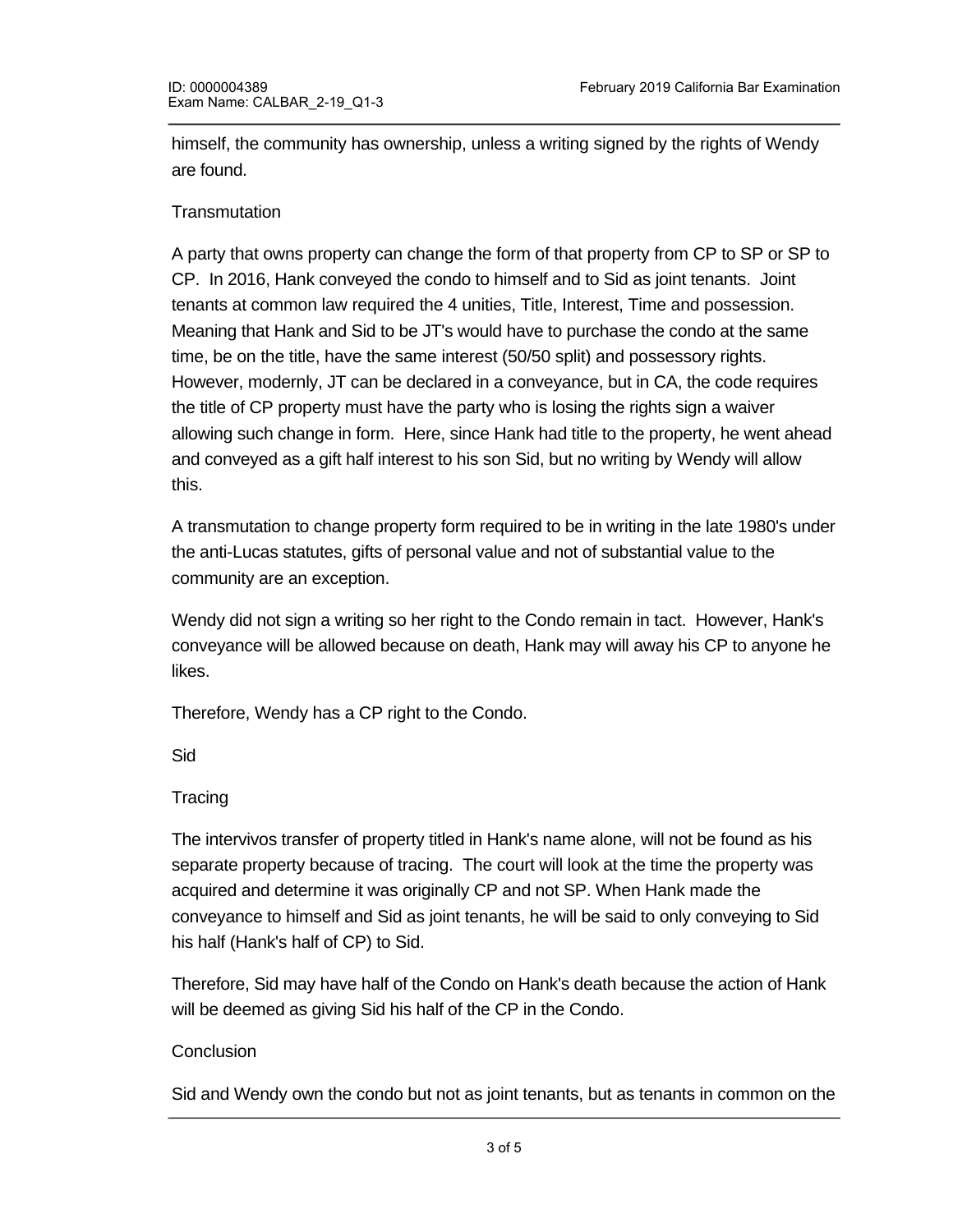death of Hank.

2. What rights, if any, do Wendy and Bill have in the State X house?

#### Will valid

According to CA law, the Will made in State X is valid (see above). Wendy is stated to receive whatever property Hank owned at death.

Therefore, the State X house, even though it was titled in Hank's name will be deemed QCP (defined above) because it was acquired during marriage.

#### Codicil valid

As stated above, if the court finds the codicil a valid testamentary document changing the 2008 will, then Bill will receive only Hank's 1/2 interest, because CA allows a spouse to will away their half of their community property in a testamentary document.

Contesting the codicil. Wendy may contest the gift because it varies considerably in what Hank intended in his will. But the facts state that Hank's prior wishes were to give Bill the 1/2 interest so any extrinsic evidence will favor the intent of the testator.

Therefore, Bill and Wendy will have equal shares of the house in State X.

3. Will Hank's creditors be able to reach the assets of the trust?

#### Separate property

In 2016, Hank received inheritance of \$100,000. SP is defined above, the gift of descent, bequest are SP is a spouse acquired during marriage. Hank has put the \$100,000 in trust and will be deemed his SP.

The facts state that Hank owed various creditors more than the value of the State X house and the CA condo and that Hank under inheritance put \$100,000 in trust.

Debts during marriage are considered community liabilities, even SP debts. However, when a spouse brings a debt to the marriage, SP can be used to pay those debts first rather than the CP. Here, the debts were earned during marriage, therefore, the SP does not have to be first to payment of the debts because both spouses are required to be responsible for the debts during marriage of each spouse.

### Revocable trust